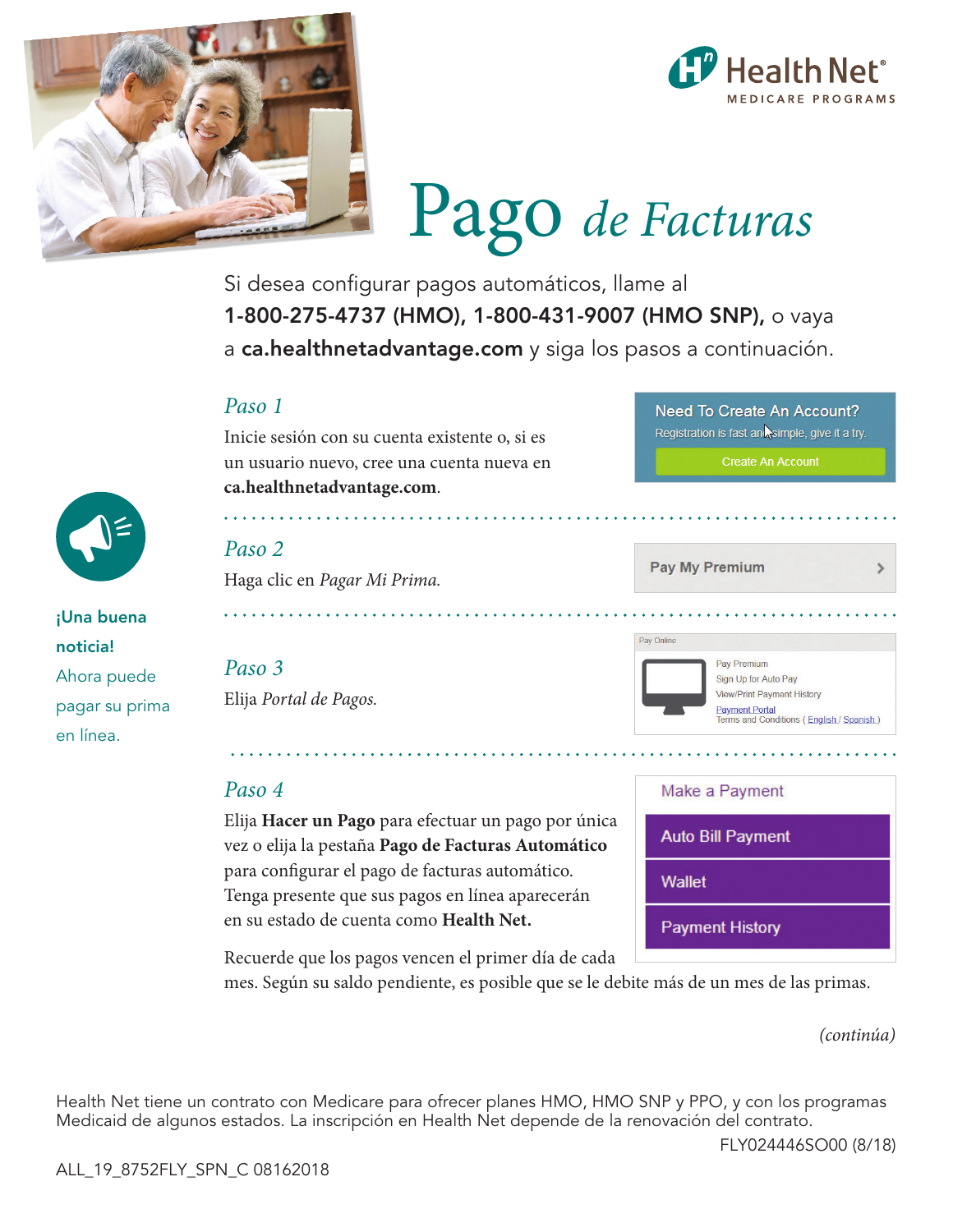# *Otras formas de pago*



Retención del Seguro Social/Consejo de Jubilación Ferroviario Puede llamar a Servicio al Cliente y solicitar que sus primas mensuales se deduzcan de su cheque del Seguro Social o cheque del Consejo de Jubilación Ferroviario todos los meses.



Correo Puede enviar su cheque, giro postal o cheque de caja a la dirección que figura en su estado de cuenta.

Si tiene el pago de facturas automático configurado con su banco, cuando el banco envíe un cheque por correo a Health Net por su prima mensual, actualice su dirección de pago para que coincida con su estado de cuenta.

Estamos agradecidos de tenerle como nuestro afiliado y seguiremos mejorando nuestros sistemas a fin de garantizar que usted tenga la mejor experiencia posible.

Si tiene alguna pregunta o necesita ayuda con la configuración de su cuenta en línea, comuníquese con el Departamento de Servicios al Afiliado al número de teléfono que se indica en su estado de cuenta. Desde el 1 de octubre hasta el 31 de marzo, puede llamarnos los 7 días de la semana, de 8:00 a.m. a 8:00 p.m. Desde el 1 de abril hasta el 30 de septiembre, puede llamarnos de lunes a viernes, de 8:00 a.m. a 8:00 p.m. Después del horario de atención, los fines de semana y los días feriados federales, se utiliza un sistema de mensajería.

Gracias,

Departamento de Contabilidad de Membresía y Elegibilidad

## ¡Sugerencia!

Para asegurarse de que su cuenta esté al día, calcule los plazos de envío postal estándar.

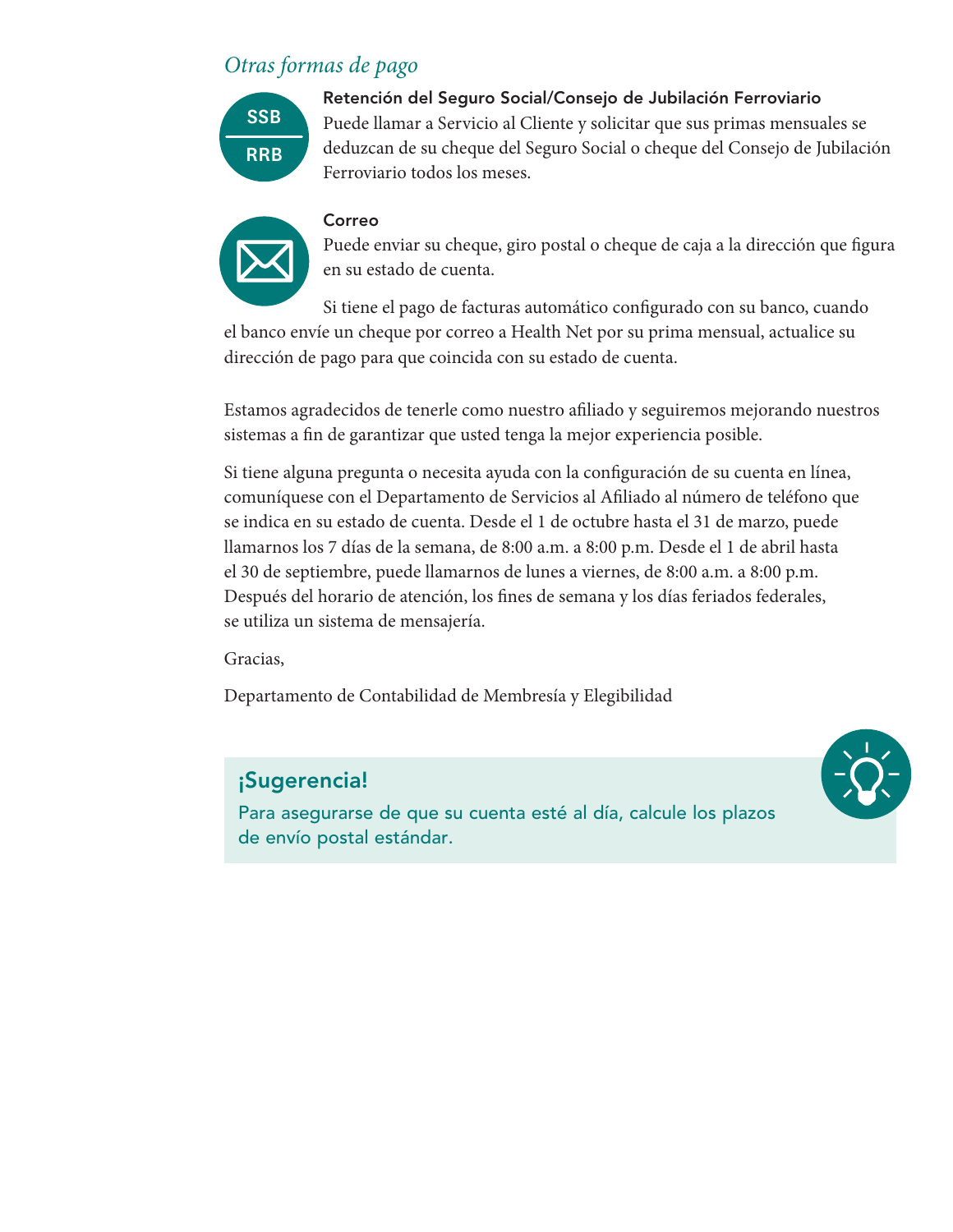

Section 1557 Non-Discrimination Language Notice of Non-Discrimination

Health Net complies with applicable federal civil rights laws and does not discriminate on the basis of race, color, national origin, age, disability, or sex. Health Net does not exclude people or treat them differently because of race, color, national origin, age, disability, or sex.

Health Net:

- **•** Provides free aids and services to people with disabilities to communicate effectively with us, such as qualified sign language interpreters and written information in other formats (large print, accessible electronic formats, other formats).
- **•** Provides free language services to people whose primary language is not English, such as qualified interpreters and information written in other languages.

If you need these services, contact Health Net's Customer Contact Center at California: 1-800-431-9007 (Jade, Sapphire, Amber, and HMO SNP), 1-800-275-4737 (all other HMO); Oregon: 1-888-445-8913 (HMO and PPO) (TTY: 711).

From October 1 to March 31, you can call us 7 days a week from 8 a.m. to 8 p.m. From April 1 to September 30, you can call us Monday through Friday from 8 a.m. to 8 p.m. A messaging system is used after hours, weekends, and on federal holidays.

If you believe that Health Net has failed to provide these services or discriminated in another way on the basis of race, color, national origin, age, disability, or sex, you can file a grievance by calling the number above and telling them you need help filing a grievance; Health Net's Customer Contact Center is available to help you.

You can also file a civil rights complaint with the U.S. Department of Health and Human Services, Office for Civil Rights, electronically through the Office for Civil Rights Complaint Portal, available at https://ocrportal.hhs.gov/ocr/portal/lobby.jsf or by mail or phone at: U.S. Department of Health and Human Services, 200 Independence Avenue SW, Room 509F, HHH Building, Washington, DC 20201, 1-800-368-1019 (TDD: 1-800-537-7697).

Complaint forms are available at http://www.hhs.gov/ocr/office/file/index.html.

Health Net is contracted with Medicare for HMO, HMO SNP and PPO plans, and with some state Medicaid programs. Enrollment in Health Net depends on contract renewal.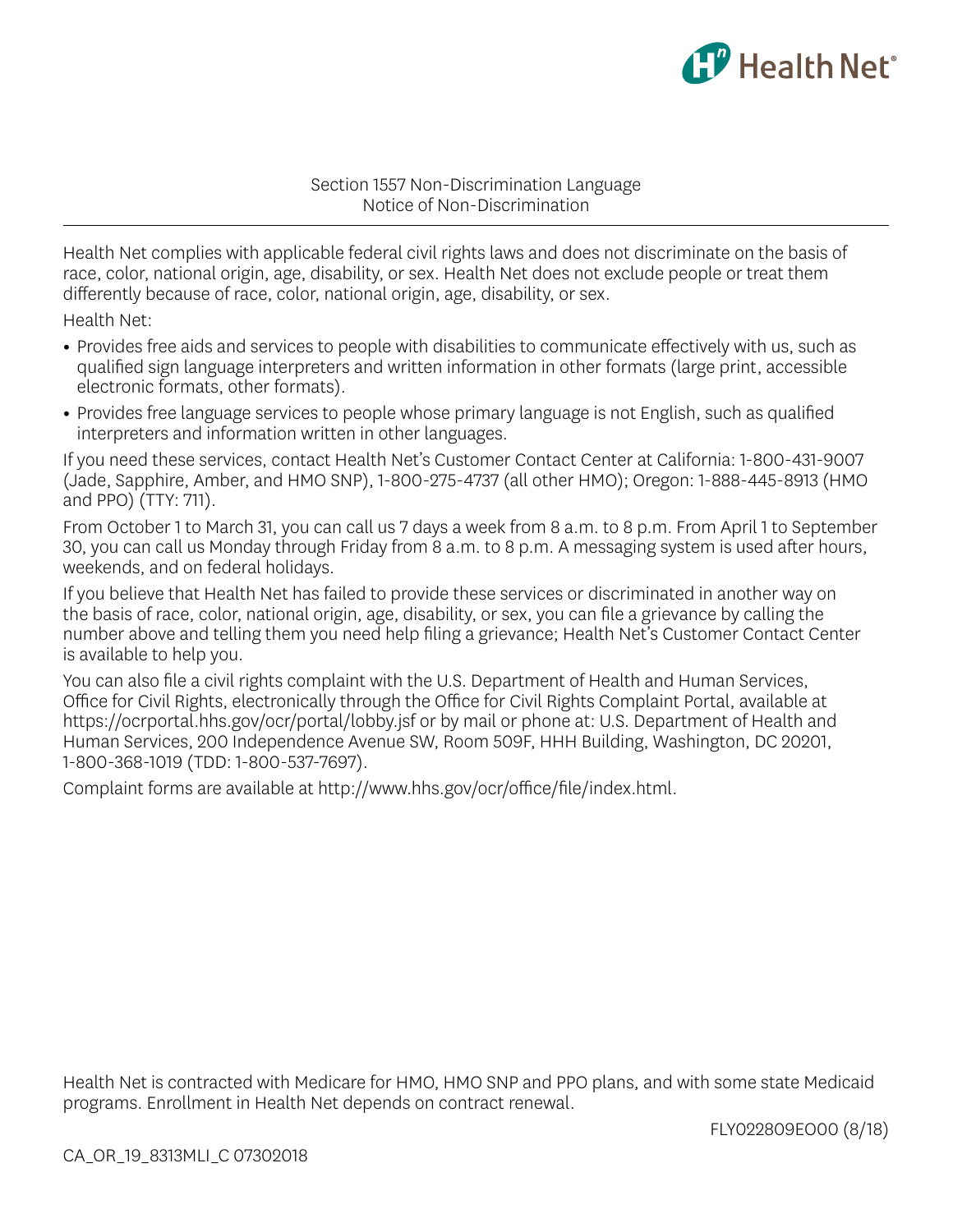| <b>ARABIC</b>   | تنبيه: إذا كنت تتحدث العربية، فإن خدمات المساعدة اللغوية المجانية متاحة لك. يُرجى الاتصال بالرقم.<br>California: 1-800-431-9007 (Jade, Sapphire, Amber, and HMO SNP),<br>1-800-275-4737 (all other HMO); Oregon: 1-888-445-8913 (HMO and PPO)<br>(مكبلاو مصلا فتا م مقـر: 711). |
|-----------------|---------------------------------------------------------------------------------------------------------------------------------------------------------------------------------------------------------------------------------------------------------------------------------|
| ARMENIAN        | ՈՒՇԱԴՐՈՒԹՅՈՒՆ` Եթե խոսում եք հայերեն, ապա ձեզ անվձար<br>կարող են տրամադրվել լեզվական աջակցության ծառայություններ։<br>Quiuquibuptp: California: 1-800-431-9007 (Jade, Sapphire, Amber, and HMO SNP),<br>1-800-275-4737 (all other HMO) (TTY: 711).                               |
| <b>CHINESE</b>  | 注意:如果您說中文,您可以免費獲得語言援助服務。請致電<br>California: 1-800-431-9007 (Jade, Sapphire, Amber, and HMO SNP), 1-800-275-4737<br>(all other HMO); Oregon: 1-888-445-8913 (HMO and PPO) (TTY: 711) 。                                                                                            |
| <b>CUSHITE</b>  | XIYYEEFFANNAA: Afaan dubbattu Oroomiffa, tajaajila gargaarsa afaanii,<br>kanfaltiidhaan ala, ni argama. Bilbilaa Oregon: 1-888-445-8913 (HMO and PPO)<br>(TTY: 711).                                                                                                            |
| <b>FRENCH</b>   | ATTENTION : Si vous parlez français, des services d'aide linguistique vous<br>sont proposés gratuitement. Appelez le Oregon: 1-888-445-8913 (HMO and PPO)<br>(TTY: 711).                                                                                                        |
| <b>GERMAN</b>   | ACHTUNG: Wenn Sie Deutsch sprechen, stehen Ihnen kostenlos sprachliche<br>Hilfsdienstleistungen zur Verfügung. Rufnummer Oregon: 1-888-445-8913<br>(HMO and PPO) (TTY: 711).                                                                                                    |
| <b>HINDI</b>    | ध्यान दें: यदि आप हिंदी बोलते है, आपको भाषा सहायता सेबाएं, नि:शुल्क उपलब्ध हैं। कृपया<br>California: 1-800-431-9007 (Jade, Sapphire, Amber, and HMO SNP), 1-800-275-4737<br>(all other HMO) (TTY: 711). पर कॉल करें।                                                            |
| <b>HMONG</b>    | LUS CEEV: Yog tias koj hais lus Hmoob, cov kev pab txog lus, muaj kev pab<br>dawb rau koj. Hu rau California: 1-800-431-9007 (Jade, Sapphire, Amber, and HMO<br>SNP), 1-800-275-4737 (all other HMO) (TTY: 711).                                                                |
| <b>JAPANESE</b> | 注意事項:日本語を話される場合、無料の言語支援サービスをご利用い<br>ただけます。California: 1-800-431-9007 (Jade, Sapphire, Amber, and HMO SNP),<br>1-800-275-4737 (all other HMO); Oregon: 1-888-445-8913 (HMO and PPO) (TTY:711)<br>にお電話ください。                                                                       |
| <b>KOREAN</b>   | 주의: 한국어를 사용하시는 경우, 언어 지원 서비스를 무료로 이용하실 수<br>있습니다. California: 1-800-431-9007 (Jade, Sapphire, Amber, and HMO SNP),<br>1-800-275-4737 (all other HMO); Oregon: 1-888-445-8913 (HMO and PPO) (TTY: 711)<br>번으로 전화해 주십시오.                                                          |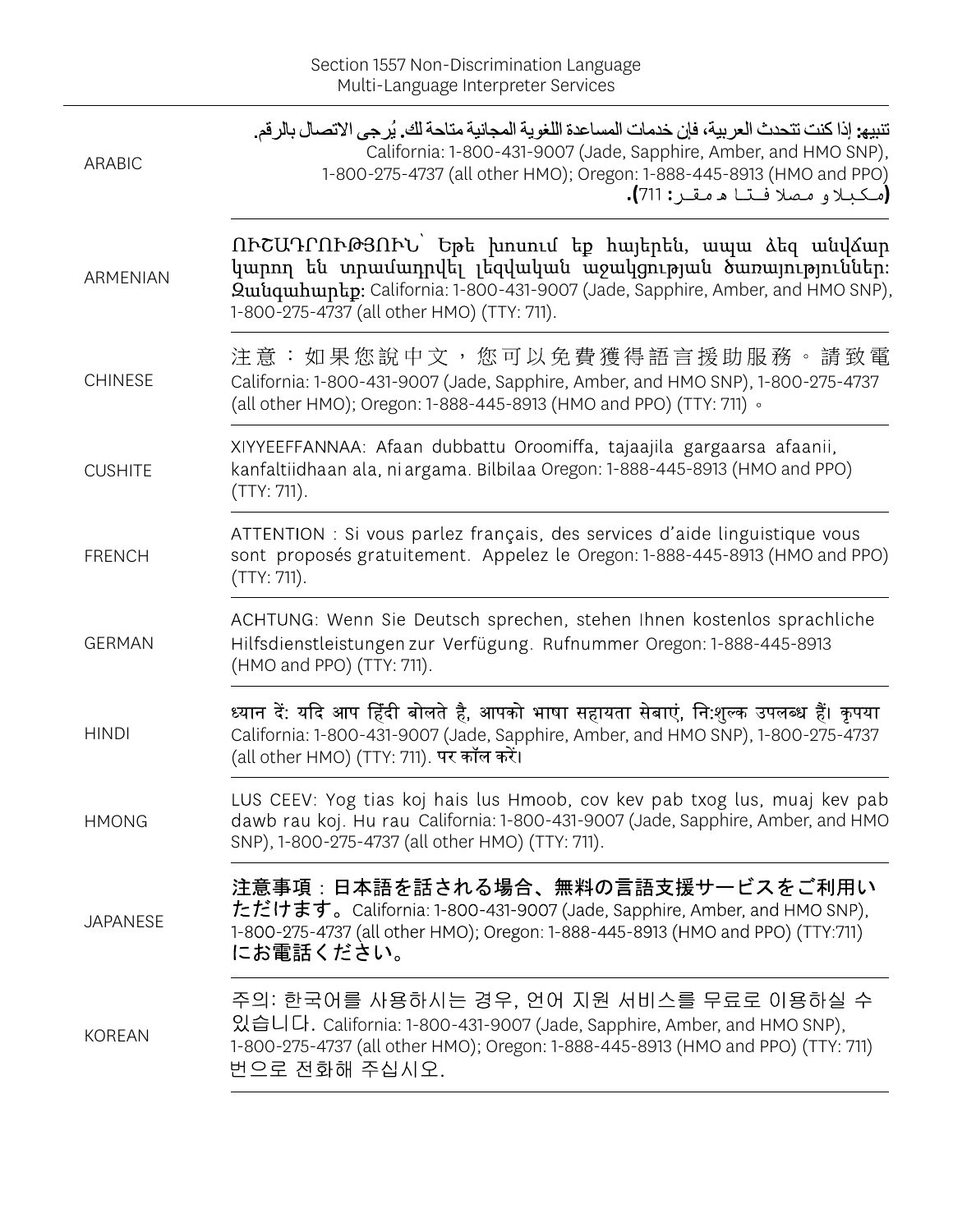| MON-KHMER<br>CAMBODIAN | ចណាបអារម្មណៈ បេសនអ្នកនយាយភាសាខ្មែរ សេវាជនួយភាសាដោយឥតគតផ្ទៃ គមានសរាបអ្នក។ សូម<br>ទុះស័ព្ទទៅលេខCalifornia: 1-800-431-9007 (Jade, Sapphire, Amber, and HMO SNP),<br>1-800-275-4737 (all other HMO); Oregon: 1-888-445-8913 (HMO and PPO) (TTY: 711) ។                         |
|------------------------|----------------------------------------------------------------------------------------------------------------------------------------------------------------------------------------------------------------------------------------------------------------------------|
| <b>PERSIAN</b>         | توجه: اگر زبان شما فارسی است، خدمات امداد زبانی به طور رایگان در اختیار شما می باشد.<br>California: 1-800-431-9007 (Jade, Sapphire, Amber, and HMO SNP), فطفأ با شماره<br>1-800-275-4737 (all other HMO); Oregon: 1-888-445-8913 (HMO and PPO)<br>ِ (TTY:711) تماس بگيريد. |
| <b>PUNJABI</b>         | ਧਿਆਨ ਦਿਓ: ਜੇ ਤੁਸੀਂ ਪੰਜਾਬੀ ਬੋਲਦੇ ਹੋ, ਤਾਂ ਤੁਹਾਡੇ ਲਈ ਭਾਸ਼ਾ ਸਹਾਇਤਾ ਸੇਵਾਵਾਂ<br>ਬਿਲਕੁਲ ਮੁਫ਼ਤ ਉਪਲਬਧ ਹਨ। ਕਿਰਪਾ ਕਰਕੇ California: 1-800-431-9007 (Jade,<br>Sapphire, Amber, and HMO SNP), 1-800-275-4737 (all other HMO) (TTY: 711)<br>'ਤੇ ਕਾੱਲ ਕਰੋ।                                 |
| <b>ROMANIAN</b>        | ATENȚIE: Dacă vorbiți limba română, vă stau la dispoziție servicii de asistență<br>lingvistică, gratuit. Sunați la Oregon: 1-888-445-8913 (HMO and PPO) (TTY: 711).                                                                                                        |
| <b>RUSSIAN</b>         | ВНИМАНИЕ: Если вы говорите на русском языке, то вам доступны<br>бесплатные услуги перевода. Звоните California: 1-800-431-9007 (Jade, Sapphire,<br>Amber, and HMO SNP), 1-800-275-4737 (all other HMO); Oregon: 1-888-445-8913<br>(HMO and PPO) (TTY: 711).                |
| SPANISH                | ATENCIÓN: si habla español, tiene a su disposición servicios gratuitos de<br>asistencia lingüística. Llame al California: 1-800-431-9007 (Jade, Sapphire, Amber,<br>and HMO SNP), 1-800-275-4737 (all other HMO); Oregon: 1-888-445-8913 (HMO and<br>PPO) (TTY: 711).      |
| <b>TAGALOG</b>         | PAUNAWA: Kung nagsasalita ka ng Tagalog, maaari kang gumamit ng mga<br>serbisyo ng tulong sa wika nang walang bayad. Tumawag sa California:<br>1-800-431-9007 (Jade, Sapphire, Amber, and HMO SNP), 1-800-275-4737 (all other<br>HMO) (TTY: 711).                          |
| <b>THAI</b>            | เรียน: ถ้าคุณพูดภาษาไทยคุณสามารถใช้บริการช่วยเหลือทางภาษาได้ฟรี โทร California:<br>1-800-431-9007 (Jade, Sapphire, Amber, and HMO SNP), 1-800-275-4737 (all other<br>HMO); Oregon: 1-888-445-8913 (HMO and PPO) (TTY: 711).                                                |
| <b>UKRAINIAN</b>       | УВАГА! Якщо ви розмовляєте українською мовою, ви можете звернутися до<br>безкоштовної служби мовної підтримки. Телефонуйте за номером<br>Oregon: 1-888-445-8913 (HMO and PPO) (TTY: 711).                                                                                  |
| <b>VIETNAMESE</b>      | CHÚ Ý: Nếu quý vị nói tiếng Việt, chúng tôi sẵn có dịch vụ hỗ trợ ngôn ngữ miễn<br>phí dành cho quý vị. Xin gọi California: 1-800-431-9007 (Jade, Sapphire, Amber,<br>and HMO SNP), 1-800-275-4737 (all other HMO); Oregon: 1-888-445-8913 (HMO and<br>PPO) (TTY:711).     |